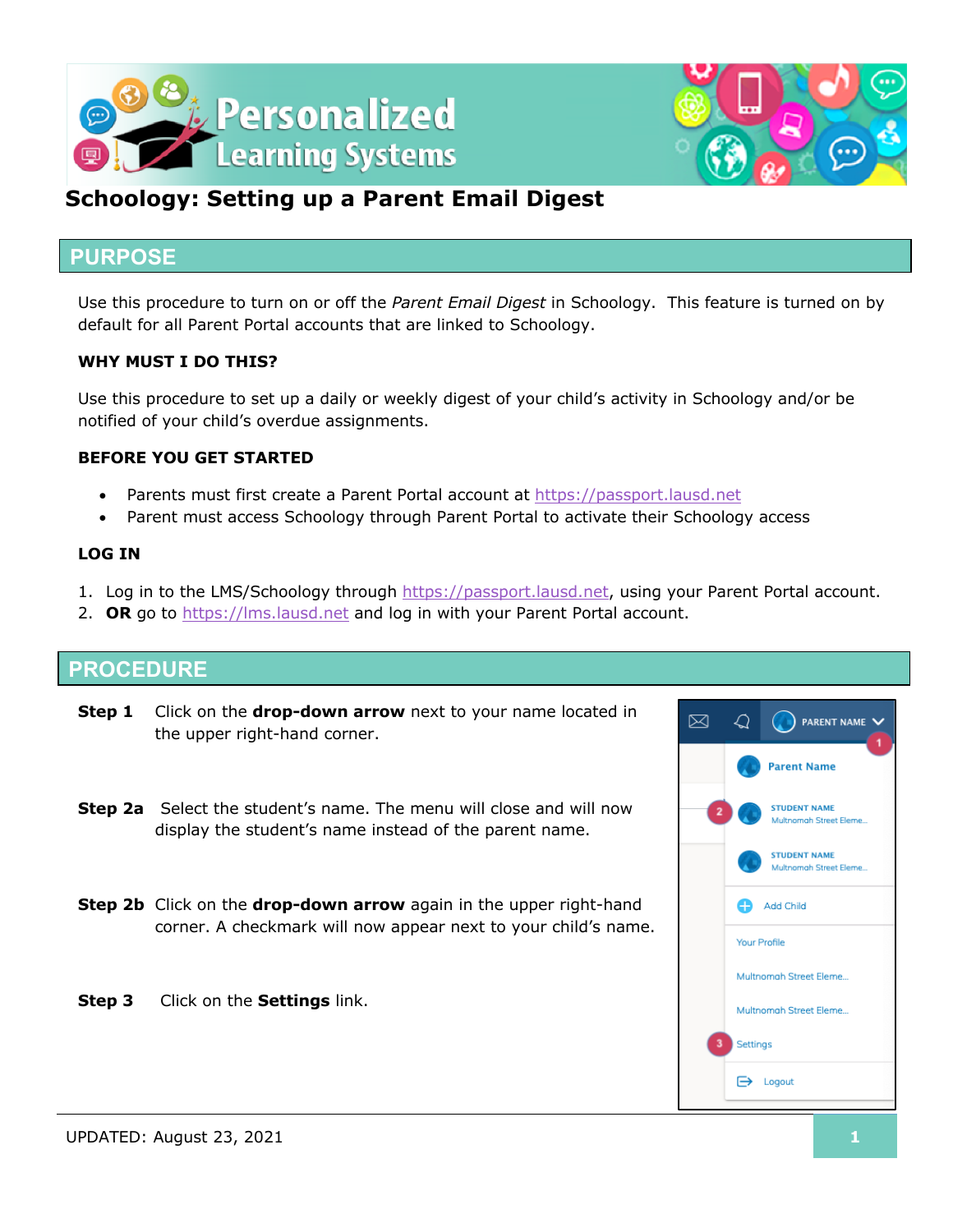



## **Schoology: Setting up a Parent Email Digest**

The **Settings** window will open. Parents can choose to have a digest report sent to their email address daily or weekly. Parents may also choose to have an email notification of their child's overdue assignments. By default, parents will receive the *Parent Email Digest* every Friday by 5:00 p.m.

## **PARENT EMAIL DIGEST**

**Step 4** Click on the **Email Summary** drop-down menu to turn this feature on or off.

> By default, this feature is set to "On." Parents can change it to "Off" if they no longer want to receive this email.

**Step 5** Click on the **Repeat** drop-down menu and select **Daily** or **Weekly**.

> If Daily is selected, set the **Time** for the email to be delivery.

If Weekly is selected, set the **Time** for the email to be delivery and select the **Day** of the week you would like to receive the email summary.

| LOS ANGELES<br>UNIFIED     | <b>COURSES</b>                                                    | <b>GROUPS</b><br><b>GRADES</b>                                                            |  |  |  |
|----------------------------|-------------------------------------------------------------------|-------------------------------------------------------------------------------------------|--|--|--|
| Account                    |                                                                   |                                                                                           |  |  |  |
| <b>Notifications</b>       | <b>Account Settings</b>                                           |                                                                                           |  |  |  |
| <b>Parent Email Digest</b> |                                                                   |                                                                                           |  |  |  |
|                            | Receive weekly or daily email reports of your children's activity |                                                                                           |  |  |  |
| <b>Email Summary:</b>      | ÷۱<br>Off                                                         |                                                                                           |  |  |  |
|                            | <b>Overdue Submissions Email</b>                                  |                                                                                           |  |  |  |
|                            |                                                                   | Receive an email when an item's due date has passed without a submission from your child. |  |  |  |
| <b>Email Notification:</b> | Off                                                               | $\hat{\mathbf{v}}$                                                                        |  |  |  |
|                            | <b>Save Changes</b>                                               |                                                                                           |  |  |  |
|                            |                                                                   |                                                                                           |  |  |  |
| <b>Account</b>             |                                                                   |                                                                                           |  |  |  |
| <b>Notifications</b>       | <b>Account Settings</b>                                           |                                                                                           |  |  |  |
| <b>Parent Email Digest</b> |                                                                   |                                                                                           |  |  |  |
|                            |                                                                   | Receive weekly or daily email reports of your children's activity                         |  |  |  |
| <b>Email Summary:</b>      |                                                                   | On                                                                                        |  |  |  |
| Repeat:                    |                                                                   | Daily                                                                                     |  |  |  |
| Time:                      |                                                                   | 05:00PM                                                                                   |  |  |  |
|                            |                                                                   |                                                                                           |  |  |  |
| <b>Parent Email Digest</b> |                                                                   | Receive weekly or daily email reports of your children's activity                         |  |  |  |
| <b>Email Summary:</b>      |                                                                   | On                                                                                        |  |  |  |
| Repeat:                    |                                                                   | <br>Weekly                                                                                |  |  |  |
| Time:                      |                                                                   | 05:00PM                                                                                   |  |  |  |